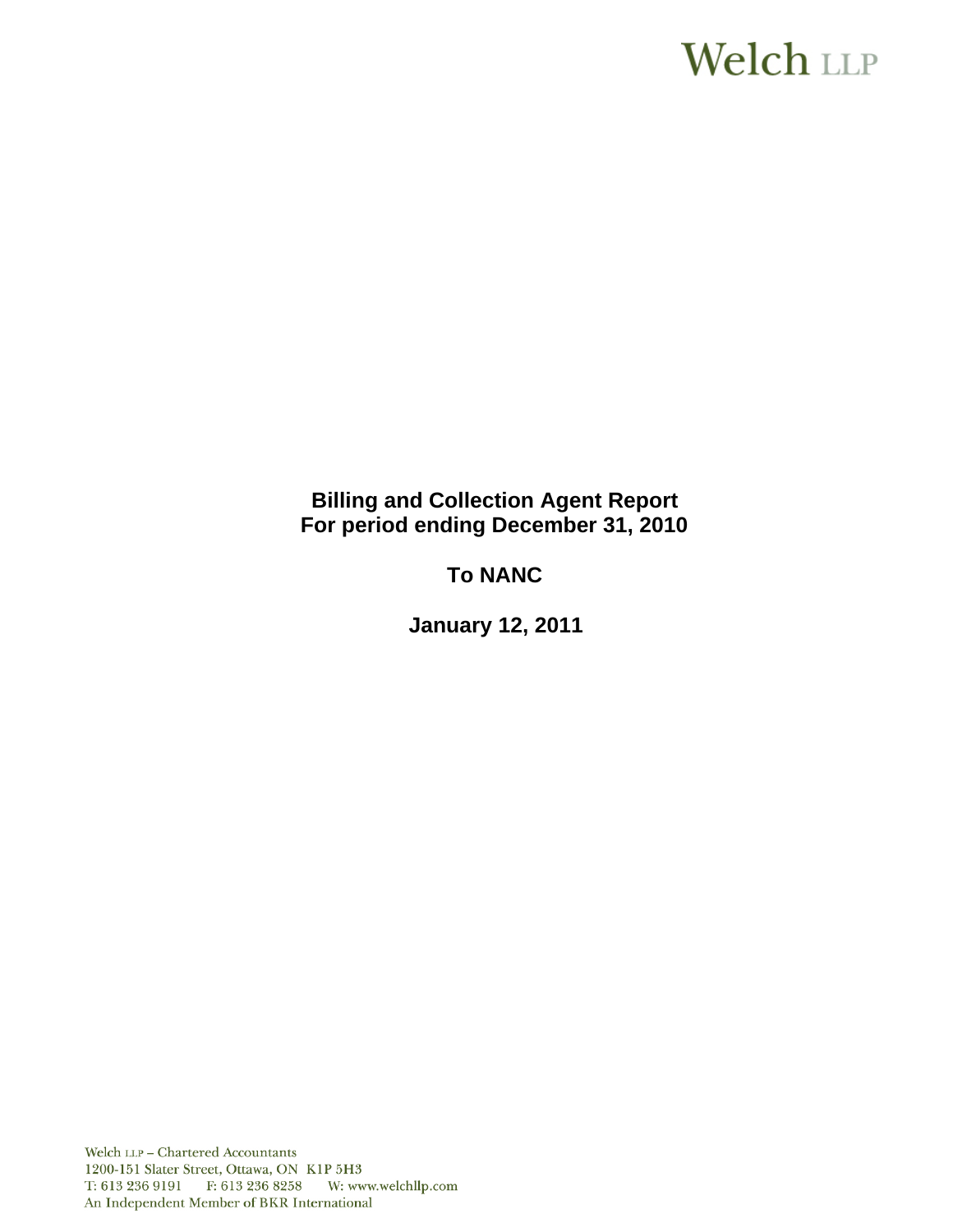# **NANPA FUND STATEMENT OF FINANCIAL POSITION DECEMBER 31, 2010**

| <b>Assets</b><br>Cash Balance in bank account                                    |         |           | \$<br>2,863,556 |
|----------------------------------------------------------------------------------|---------|-----------|-----------------|
| Receivable from US Carriers<br>Receivable from Canada                            | 269,018 |           |                 |
| Receivable from Caribbean countries                                              |         | 2,262     |                 |
| Receivables forwarded to FCC for collection (Over 90 days)                       |         | 345,463   |                 |
| Allowance for uncollectible accounts                                             |         | (414,000) | 202,743         |
| Prepaid maintenance contract                                                     |         |           | 1,141           |
| <b>Total assets</b>                                                              |         |           | 3,067,440       |
| Accrued liabilities (see below for makeup)<br>Less:                              |         |           | (766,446)       |
| <b>Fund balance</b>                                                              |         |           | \$<br>2,300,994 |
|                                                                                  |         |           |                 |
| <b>Makeup of Accrued Liabilities</b> (see following page for additional details) |         |           |                 |
| Welch LLP                                                                        |         | 60,300    |                 |
| <b>NEUSTAR Pooling 1K Block Pooling Expenses</b>                                 |         | 384,612   |                 |
| <b>NEUSTAR Admin Expenses</b>                                                    |         | 267,137   |                 |
| Ernst& Young LLP                                                                 |         | 36,000    |                 |
| Data Collection Agent - USAC                                                     |         | 18,397    |                 |
|                                                                                  | \$      | 766,446   |                 |

**\*\*\*\*\*\*\*\*\*\*\*\*\*\*\*\*\*\*\*\*\*\*\*\*\*\*\*\*\*\*\*\*\*\*\*\*\*\*\*\*\*\*\*\*\*\*\*\*\*\*\*\*\*\*\*\*\*\*\*\*\*\*\*\*\*\*\*\*\*\*\*\*\*\*\*\*\***

# **Other items of note**

Audited financial statements were released by Ernst & Young LLP in December. There were no problems noted.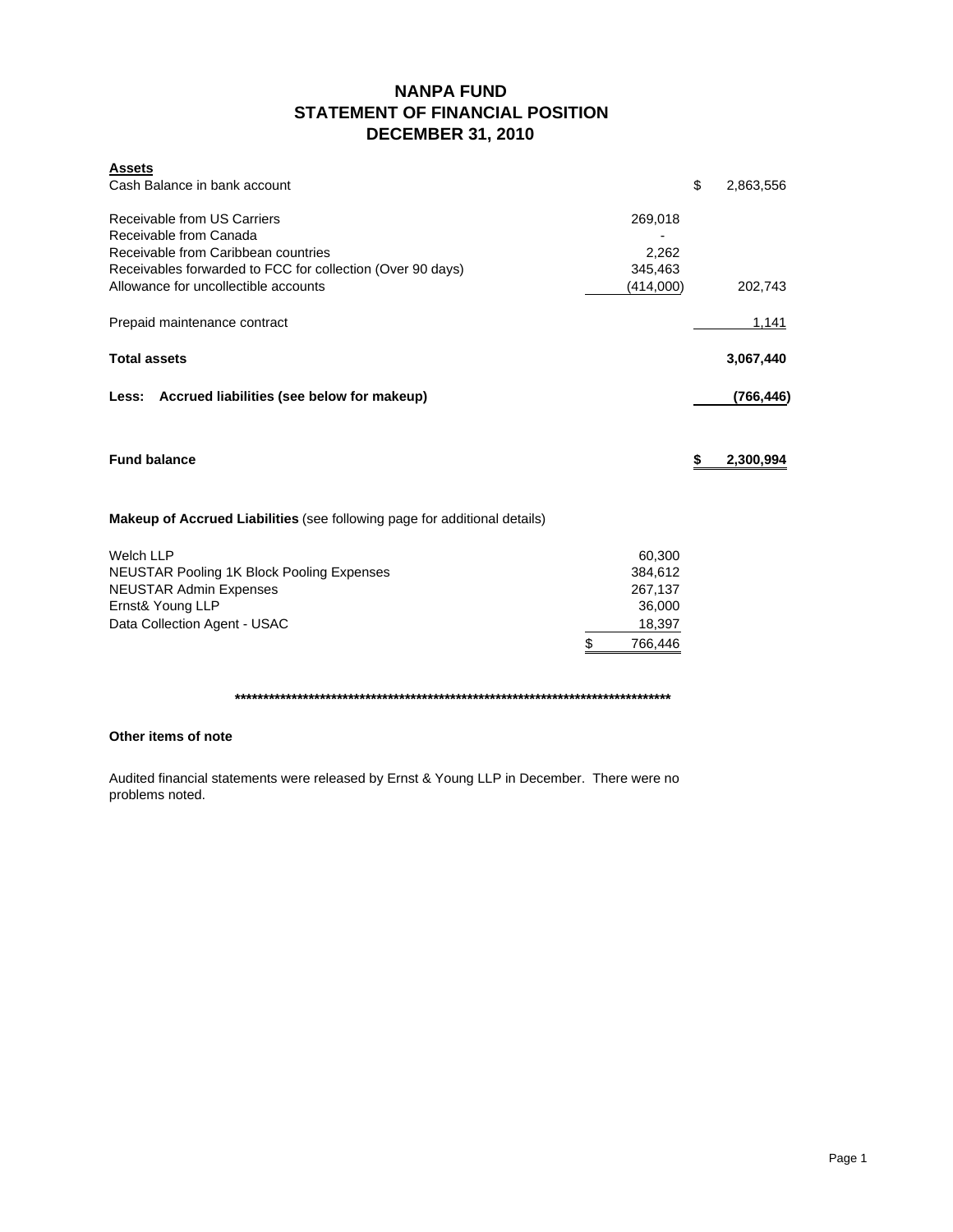#### **NANPA FUND FORECASTED STATEMENT OF CHANGES IN FUND BALANCEJULY 2010 TO JUNE 2011**

|                                                                            |            | <b>Actual</b>            |                          |                          |                          |                          |                 | <b>Budgeted</b>          |                          |                                   |                                   |                          |                          |                          |                   | Variance between                               |  |
|----------------------------------------------------------------------------|------------|--------------------------|--------------------------|--------------------------|--------------------------|--------------------------|-----------------|--------------------------|--------------------------|-----------------------------------|-----------------------------------|--------------------------|--------------------------|--------------------------|-------------------|------------------------------------------------|--|
|                                                                            |            | <b>Jul-10</b>            | Aug-10                   | <b>Sep-10</b>            | Oct-10                   | <b>Nov-10</b>            | <b>Dec-10</b>   | $Jan-11$                 | Feb-11                   | Mar-11                            | Apr-11                            | Mav-11                   | $Jun-11$                 | <b>Total</b>             | <b>Budget</b>     | forecasted balance at<br>June 30/11 and budget |  |
| Revenue<br><b>International Contributions</b>                              |            |                          |                          |                          |                          |                          |                 |                          |                          |                                   |                                   |                          |                          |                          |                   |                                                |  |
| Canada<br>Caribbean countries                                              | (1)<br>(1) | 13,339<br>16,403         | 6,670<br>$\sim$          | 6,670<br>$\sim$          | 6,670                    | 6,670<br>$\sim$          | 6,670           | 6,670<br>$\overline{a}$  | 6,670<br>$\sim$          | 6,669<br>$\overline{\phantom{a}}$ | 6,669<br>$\overline{\phantom{a}}$ | 6,669<br>$\sim$          |                          | 80,036<br>16,403         | 80,036<br>16,403  |                                                |  |
| <b>Total International Contributions</b>                                   |            | 29.742                   | 6,670                    | 6,670                    | 6,670                    | 6,670                    | 6,670           | 6,670                    | 6,670                    | 6,669                             | 6.669                             | 6,669                    | $\overline{\phantom{a}}$ | 96,439                   | 96,439            |                                                |  |
| Domestic Contributions - US carriers                                       | (1)        | 2,241,497                | 179,293                  | 188,748                  | 186,209                  | 186,448                  | 187,670         | 187,629                  | 187,629                  | 187,629                           | 187,629                           | 187,629                  |                          | 4,108,010                | 4,034,718         | 73,292                                         |  |
| Late filing fees for Form 499A                                             | (2)        | 100(                     | 9,700)                   | 1,600.00                 | 200.00                   | 2,600                    | 600)            | $\overline{\phantom{a}}$ | $\overline{\phantom{a}}$ |                                   | $\overline{\phantom{a}}$          | $\overline{\phantom{a}}$ | 115,000                  | 103,800                  | 115,000           | 11,200                                         |  |
| Interest income                                                            | (3)        | 1,128                    | 1,267                    | 1,439                    | 1,062                    | 979                      | 1,092           | 1,000                    | 1,000                    | 1,000                             | 1,000                             | 1,000                    | 1,000                    | 12,967                   | 12,000            | 967                                            |  |
| <b>Total revenue</b>                                                       |            | 2,272,267                | 177,530                  | 198,457                  | 194,141                  | 191,497                  | 194,832         | 195,299                  | 195,299                  | 195,298                           | 195,298                           | 195,298                  | 116,000                  | 4,321,216                | 4,258,157         | 63,059                                         |  |
| <b>Expenses</b>                                                            |            |                          |                          |                          |                          |                          |                 |                          |                          |                                   |                                   |                          |                          |                          |                   |                                                |  |
| <b>NANPA Administration</b>                                                | (4), (7)   | 139,465                  | 130,353                  | 130,041                  | 186,342                  | 131,742                  | 141,617         | 131,000                  | 131,000                  | 131,000                           | 131,000                           | 131,000                  | 131,000                  | 1,645,560                | 1,667,000         | 21,440)                                        |  |
| 1K Block Pooling Administration                                            | (4), (8)   | 188,498                  | 186,932                  | 194,735                  | 185,365                  | 199,247                  | 185,365         | 185,365                  | 185,365                  | 185,365                           | 185,365                           | 185,365                  | 185,365                  | 2,252,332                | 2,229,082         | 23,250                                         |  |
| pANI                                                                       | (9)        | $\overline{\phantom{a}}$ | $\overline{\phantom{a}}$ | $\sim$                   | $\overline{\phantom{a}}$ | $\overline{a}$           |                 | 116,669                  | 16,667                   | 16,666                            | 16,666                            | 16,666                   | 16,666                   | 200,000                  | 200,000           |                                                |  |
| <b>Billing and Collection</b><br>Welch LLP<br><b>Data Collection Agent</b> | (4)<br>(5) | 21,359<br>3,707          | 20,100<br>3,636          | 20,100<br>3,706          | 20,100<br>4,289          | 20,100<br>7,193          | 20,100<br>6,704 | 20,100<br>4,500          | 20,100<br>4,500          | 20,100<br>4,500                   | 20,100<br>4,500                   | 20,100<br>4,500          | 20,100<br>4,500          | 242,459<br>56,235        | 238,800<br>54,000 | 3,659<br>2,235                                 |  |
| <b>Annual Operations Audit</b>                                             | (6)        | $\sim$                   | $\sim$                   | 36,000                   | $\sim$                   | $\sim$                   | $\sim$          | $\sim$                   | $\overline{\phantom{a}}$ |                                   | $\overline{\phantom{a}}$          |                          |                          | 36,000                   | 36,000            |                                                |  |
| <b>Bank Charges</b>                                                        | (10)       | 1,426                    | 4,170                    | 1.741                    | 1,605                    | 1,867                    | 1.670           |                          |                          |                                   |                                   |                          |                          | 12,479                   | $\sim$            | 12,479                                         |  |
| <b>Carrier Audits</b>                                                      | (11)       | $\overline{\phantom{a}}$ | $\overline{\phantom{a}}$ | $\overline{\phantom{a}}$ |                          | $\overline{\phantom{a}}$ |                 |                          |                          |                                   |                                   |                          |                          | $\overline{\phantom{a}}$ | 700,000           | 700,000)                                       |  |
| Bad debt expense                                                           | (12)       | 44,293                   | 9,977)                   | 3,473)                   | 20,280.00                | 6,614)                   |                 |                          |                          |                                   |                                   |                          |                          | 44,509                   |                   | 44,509                                         |  |
| <b>Total expenses</b>                                                      |            | 398.748                  | 335,214                  | 382,850                  | 417,981                  | 353,535                  | 355,456         | 457,634                  | 357,632                  | 357,631                           | 357,631                           | 357,631                  | 357,631                  | 4,489,574                | 5,124,882         | (635, 308)                                     |  |
| Net revenue (expenses)                                                     |            | 1,873,519                | 157,684)                 | 184,393)                 | 223,840)                 | 162,038)                 | 160,624)        | 262,335)                 | 162,333)                 | 162,333)                          | 162,333)                          | 162,333) (               | 241,631)                 | 168,358)                 | 866,725)          | 698,367                                        |  |
| Opening fund balance                                                       |            | 1,316,054                | 3,189,573                | 3,031,889                | 2,847,496                | 2,623,656                | 2,461,618       | 2,300,994                | 2,038,659                | 1,876,326                         | 1,713,993                         | 1,551,660                | 1,389,327                | 1,316,054                | 1,366,725         | 50,671                                         |  |
| <b>Closing fund balance</b>                                                |            | 3,189,573                | 3,031,889                | 2,847,496                | 2,623,656                | 2,461,618                | 2,300,994       | 2,038,659                | 1,876,326                | 1,713,993                         | 1,551,660                         | 1,389,327                | 1,147,696                | 1,147,696                | 500,000           | 647,696                                        |  |
| Fund balance makeup:<br>Contingency                                        |            | 500,000                  | 500,000                  | 500,000                  | 500,000                  | 500,000                  | 500,000         | 500,000                  | 500,000                  | 500,000                           | 500,000                           | 500,000                  | 500,000                  | 500,000                  | 500,000           |                                                |  |
| Surplus                                                                    |            | 2,689,573                | 2,531,889                | 2,347,496                | 2,123,656                | 1,961,618                | 1,800,994       | 1,538,659                | 1,376,326                | 1,213,993                         | 1,051,660                         | 889,327                  | 647,696                  | 647,696                  |                   |                                                |  |
|                                                                            |            | 3,189,573                | 3,031,889                | 2,847,496                | 2.623.656                | 2,461,618                | 2,300,994       | 2,038,659                | 1,876,326                | 1,713,993                         | 1,551,660                         | 1,389,327                | 1,147,696                | 1,147,696                | 500,000           |                                                |  |

#### **Assumptions: Reconciliation of Forecast at June 30, 2011 to Budget**

| (1) The US carrier contributions for the period from July 2010 to June 2011 and the International contributions are based upon actual billings.                                                        | Budgeted fund balance at June 30/11 - contingency                                      | 500,000   |
|--------------------------------------------------------------------------------------------------------------------------------------------------------------------------------------------------------|----------------------------------------------------------------------------------------|-----------|
| (2) These fees represent the \$100 late filing fee charged to those companies that do not file the Form 499A by the due date.                                                                          | Decrease in fund balance between budget period (February 2010) and June 2010           | (50, 671) |
| (3) Interest income projections are estimates                                                                                                                                                          | Additional billings over estimate from budget                                          | 73,292    |
| (4) The expense for 1K Block Pooling is based on the contract in force.<br>The cost of NANPA Administration is based on contract in force until January 8, 2011.                                       | Late filing fees (reversal) for Form 499A - 2009                                       | (11,200)  |
| The cost of B&C Agent is based on the interim contract with Welch LLP in force until January 31, 2011.                                                                                                 | Additional interest earned to date compared to budget                                  | 967       |
| (5) The expense for the Data Collection Agent is based on estimate of costs by USAC for the 2010 calendar year.                                                                                        | NANP Admin - difference between budget and actual contract awarded after budget period | 28,814    |
| (6) The cost for the annual operations audit performed by Ernst & Young is \$36,000.                                                                                                                   | NANP Admin - change orders issued                                                      | (7, 374)  |
| (7) No commentary for January.                                                                                                                                                                         | Additional billings from B & C Agent due to renewal of contract                        | (3,659)   |
| (8) No commentary for January.                                                                                                                                                                         | Data Collection fees - Adjustment to actual from budget                                | (2, 235)  |
| (9) Interim p-ANI administration is now covered under the new Pooling contract. \$200,000 has been allowed for the cost of permanent pANI in 2010/11. A change order is expected at the end of January | Bad debts not budgeted for                                                             | (44, 509) |
| (10) Bank fees are an expense to the Fund as per the new interim contract for the Billing and Collection Agent effective April 1, 2010.                                                                | Pooling change orders                                                                  | (23, 250) |
| (11) The budget allowed \$700,000 for carrier audits. The FCC has indicated that this will not be spent this funding year.                                                                             | Carrier audits that will not be performed                                              | 700,000   |
| (12) The allowance covers all accounts considered potentially uncollectible at December 31, 2010. This will be covered by the contingency allowance.                                                   | Permanent pANi that will not be expended prior to June 30th.                           |           |
|                                                                                                                                                                                                        | Bank fees to be covered by Fund under new B&C Agent contract                           | (12, 479) |
|                                                                                                                                                                                                        | <b>Forecasted Fund balance at June 30/11</b>                                           | 1,147,696 |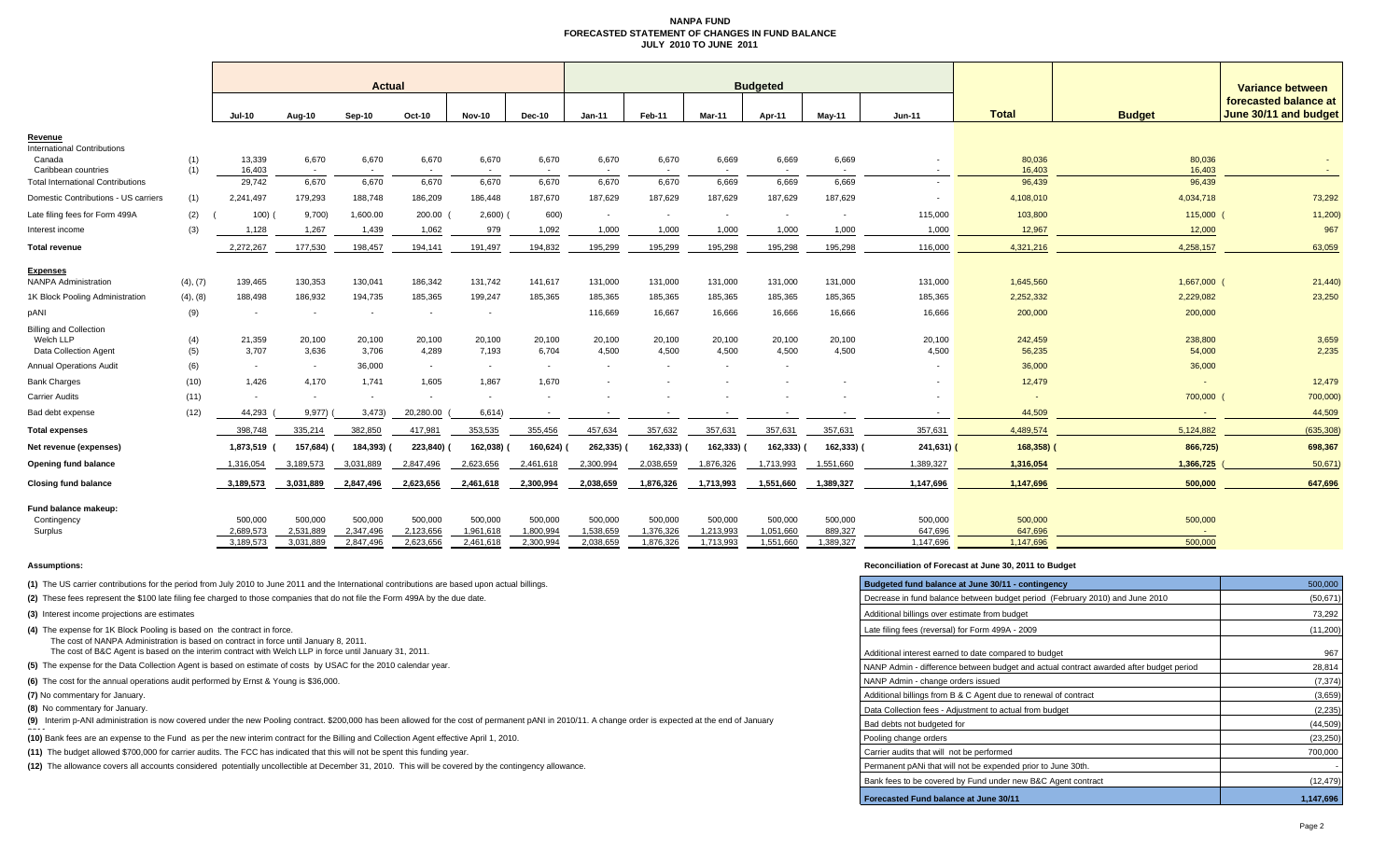# **NANPA FUNDCURRENT AND FORECASTED LIABILITIES**

|                                                                                                                     |                      |                                               | Current |         |               |         |               |               |         |          |
|---------------------------------------------------------------------------------------------------------------------|----------------------|-----------------------------------------------|---------|---------|---------------|---------|---------------|---------------|---------|----------|
|                                                                                                                     |                      |                                               | Dec-10  | Jan-11  | <b>Feb-11</b> | Mar-11  | <b>Apr-11</b> | <b>May-11</b> | Jun-11  | $Jul-11$ |
| <b>NEUSTAR - NANPA Administration contract</b><br>- Authorization by the FCC has not been received for payment      |                      |                                               | 267,137 | 131,000 | 131,000       | 131,000 | 131,000       | 131,000       | 131,000 | 131,000  |
| November 2010<br>December 2010<br>Change order #19<br>Amendment #25                                                 | \$<br>\$             | 131,212<br>128,551<br>529<br>6,845<br>267,137 |         |         |               |         |               |               |         |          |
| <b>NEUSTAR - Block Pooling contract</b>                                                                             |                      |                                               | 384,612 | 185,365 | 185,365       | 185,365 | 185,365       | 185,365       | 185,365 | 185,365  |
| - Authorization by the FCC has not been received for payment<br>November 2010<br>December 2010<br>Changer order #11 | \$<br>\$<br>\$<br>\$ | 185,365<br>185,365<br>13,882<br>384,612       |         |         |               |         |               |               |         |          |
| <b>Welch LLP - Billing &amp; Collection Agent</b><br>- Authorization by the FCC has not been received for payment   |                      |                                               | 60,300  | 20,100  | 20,100        | 20,100  | 20,100        | 20,100        | 20,100  | 20,100   |
| October 2010                                                                                                        | \$                   | 20,100                                        |         |         |               |         |               |               |         |          |
| November 2010<br>December 2010                                                                                      | \$<br>\$             | 20,100<br>20,100<br>60,300                    |         |         |               |         |               |               |         |          |
| <b>USAC - Data Collection Agent</b><br>- Authorization by the FCC has not been received for payment                 |                      |                                               | 18,397  | 4,500   | 4,500         | 4,500   | 4,500         | 4,500         | 4,500   | 4,500    |
| October 2010<br>November 2010<br>December 2010 (estimate)                                                           | \$                   | 7,193<br>6,704<br>4,500<br>18,397             |         |         |               |         |               |               |         |          |
| <b>Carrier audits</b>                                                                                               |                      |                                               |         |         |               |         |               |               |         |          |
| Ernst & Young LLP- Annual operations audit                                                                          |                      |                                               | 36,000  |         |               |         |               |               |         |          |
| - Authorization by the FCC has not been received for payment<br>December 2010                                       | \$                   | 36,000                                        |         |         |               |         |               |               |         |          |
| <b>NEUSTAR - pANI administration</b>                                                                                | \$                   | $\sim$                                        |         | 116,669 | 16,667        | 16,667  | 16,666        | 16,666        | 16,666  | 16,666   |
| <b>Total</b>                                                                                                        |                      |                                               | 766,446 | 457,634 | 357,632       | 357,632 | 357,631       | 357,631       | 357,631 | 357,631  |